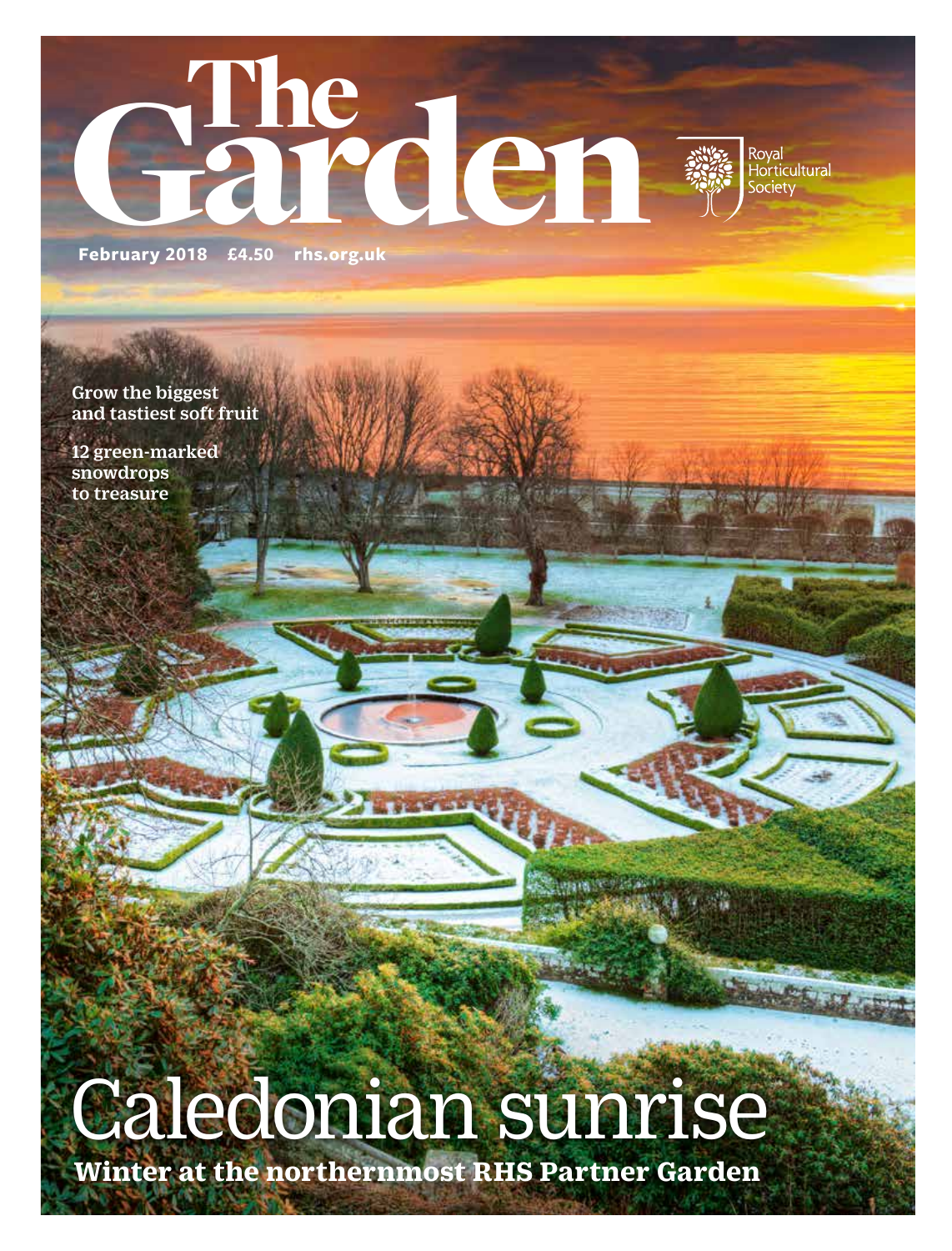When more and more front gardens are<br>
parking, there is increasing pressure contents and garden deginerate to find wear being paved over to allow for off-road parking, there is increasing pressure on homeowners and garden designers to find ways to make these spaces functional and beautiful. I live on a tree-lined street that leads to local woods, and am lucky to have a slightly larger than average (for North London) front garden. Although only half an hour from the City, the road is generally quiet until the school run starts, and I wanted my garden to blend in with the rest of the street – with a relaxed feel.

Front gardens are so important – they greet us as we come home and can affect how we feel about our homes. They can support house values; reduce  $\mathcal{V}$ 

In late 2011, having just sold our previous house and moved into rented accommodation while the new house underwent renovation, there was a lot happening for my family so the design for the front garden did not get the same amount of thought that I would normally give to such a project. I approached the garden on an instinctive level, trusting my experience – if it felt right I went with it.

Responding to the daily demands required of her North London front garden, Jilayne Rickards has designed a colourful and wildlifefriendly space that includes room to park a car

Author: **Jilayne Rickards,** garden designer based in London. Photography: **Marianne Majerus**

## Welcoming design in front